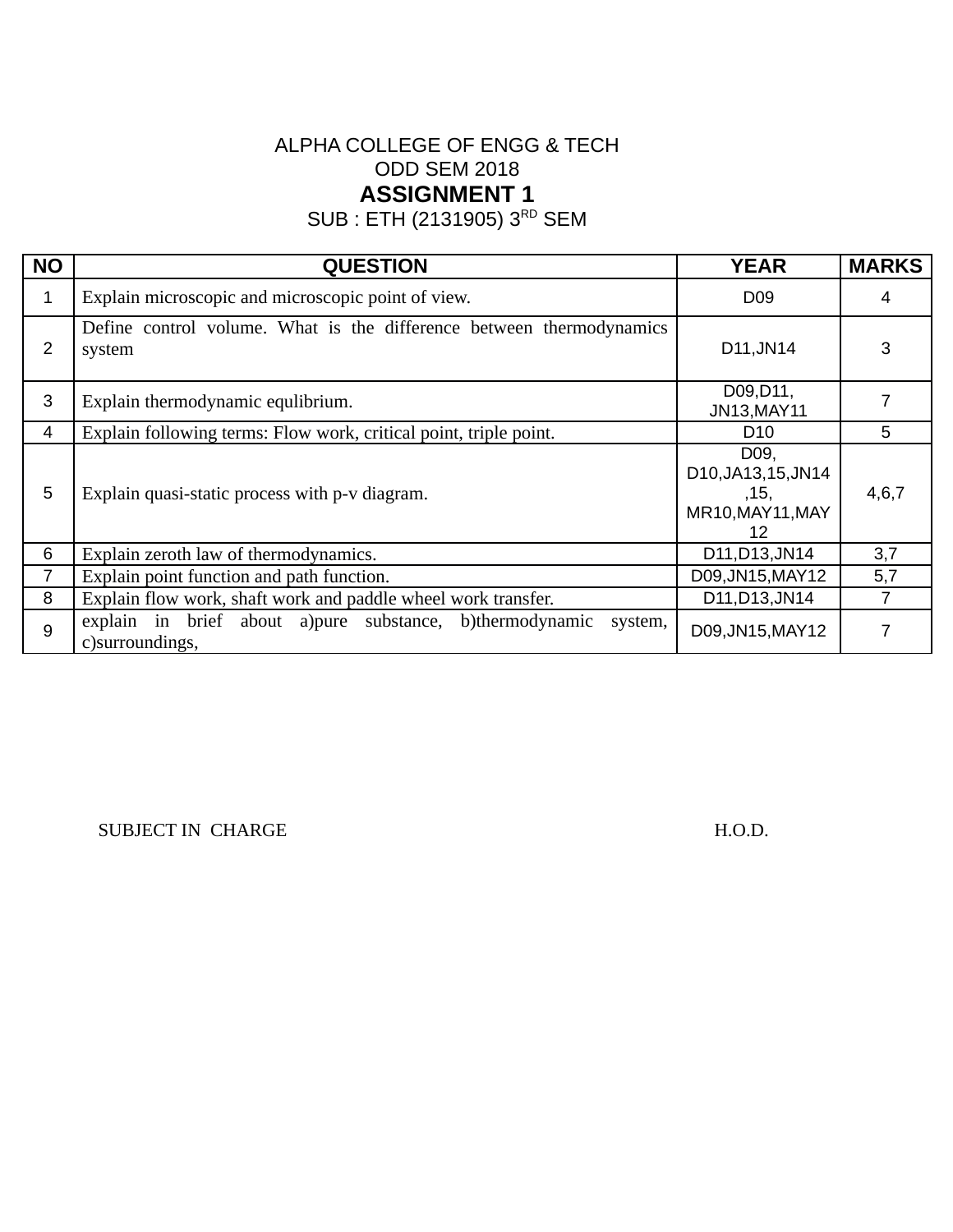SUB : ETH (2131905) 3<sup>RD</sup> SEM

| <b>NO</b>      | <b>QUESTION</b>                                                                                                                                                                                                                                                                                                                                                                                                                                                                                                                                                                                                                      | <b>YEAR</b>                                                    | <b>MARKS</b> |
|----------------|--------------------------------------------------------------------------------------------------------------------------------------------------------------------------------------------------------------------------------------------------------------------------------------------------------------------------------------------------------------------------------------------------------------------------------------------------------------------------------------------------------------------------------------------------------------------------------------------------------------------------------------|----------------------------------------------------------------|--------------|
| $\mathbf{1}$   | State the first law of thermodynamics, its applications and limitations.                                                                                                                                                                                                                                                                                                                                                                                                                                                                                                                                                             | D <sub>09</sub>                                                | 4            |
| $\overline{2}$ | State the Steady Flow Energy Equation and explain how this equation can be<br>applied for<br>(i) Nozzle, (ii) Boiler, and (iii) Steam Turbine.                                                                                                                                                                                                                                                                                                                                                                                                                                                                                       | D11, JN14                                                      | 3            |
| 3              | The mass flow rate of steam into a steam turbine is 1.5 Kg/s and heat loss<br>from the turbine<br>is 8.5 KW. The steam is entering the turbine at the pressure of 2MPa,<br>temperature 3500C,<br>Velocity 50 m/s, elevation 6 m/s and is leaving the turbine at a pressure of 0.1<br>MPa, quality<br>of 100%, velocity of 200 m/s, elevation of 3 m/s. Determine power output of<br>turbine.                                                                                                                                                                                                                                         | D09, D11,<br>JN13, MAY11                                       | 7            |
| 4              | In steam power plant, steam pressure, temperature and velocity are 2 MPa,<br>400 0 C and 50<br>m/s respectively at inlet of steam turbine. At exit of steam turbine, steam<br>pressure, dryness<br>fraction and velocity are 15 kPa, 0.9 and 180 m/s respectively. Elevation<br>difference<br>between inlet and exit of steam turbine is 4 m. The power output of an<br>adiabatic steam<br>turbine is 5 MW.<br>(1) Compare the magnitudes of $\Delta h$ , $\Delta k$ e, and $\Delta p$ e.<br>(2) Determine the work done per unit mass of the steam flowing through the<br>turbine.<br>(3) Calculate the mass flow rate of the steam | D <sub>10</sub>                                                | 5            |
| 5              | A domestic refrigerator is loaded with food and the door closed. During a<br>certain period<br>the machine consumes 1 kW h of energy and the internal energy of the system<br>drops by<br>5000 kJ. Find the net heat transfer for the system.                                                                                                                                                                                                                                                                                                                                                                                        | D09,<br>D10, JA13, 15, JN14<br>, 15,<br>MR10, MAY11, MAY<br>12 | 4,6,7        |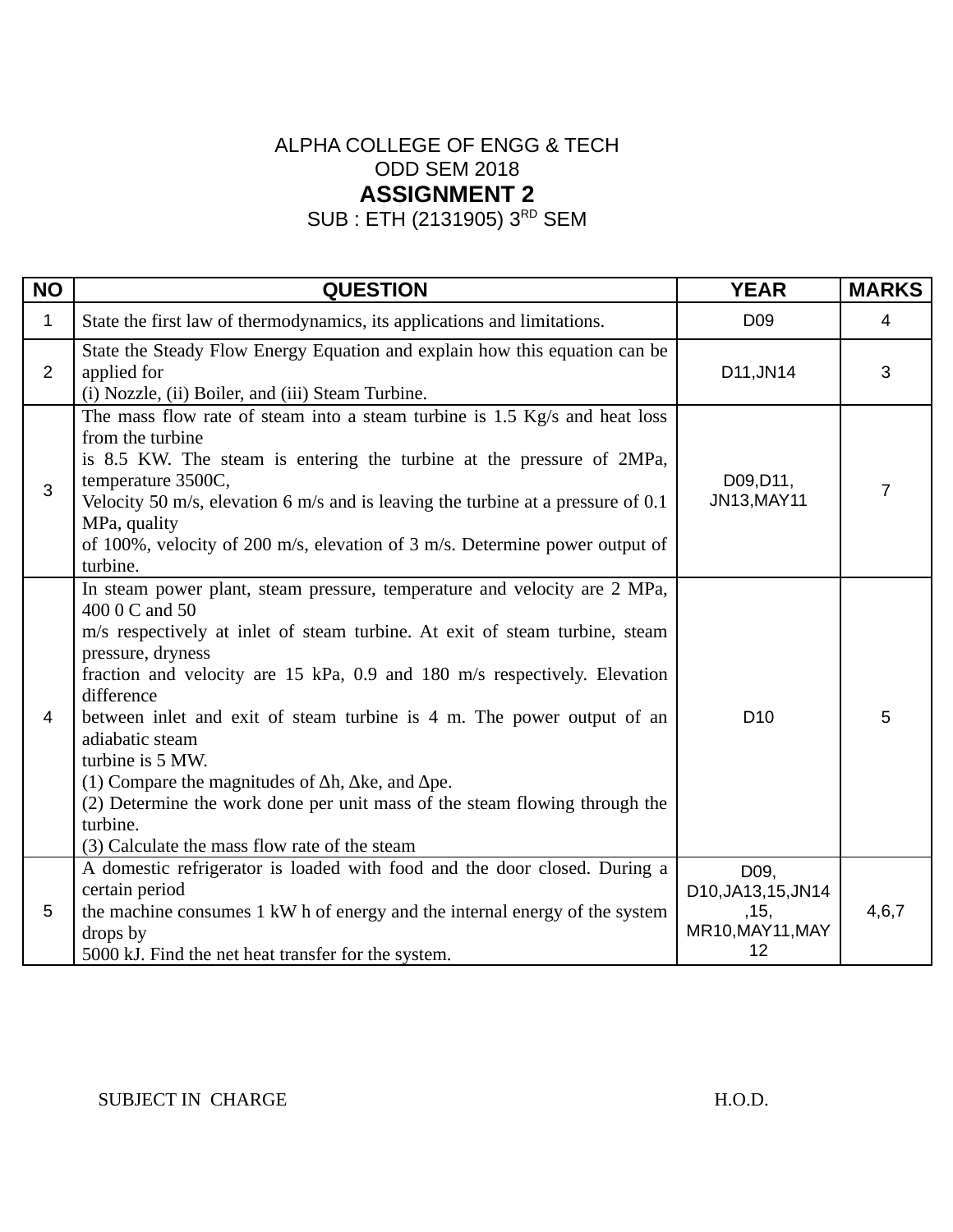SUB : ETH (2131905) 3<sup>RD</sup> SEM

| <b>NO</b>      | <b>QUESTION</b>                                                                                                                                                                                                                          | <b>YEAR</b>                                                    | <b>MARKS</b> |
|----------------|------------------------------------------------------------------------------------------------------------------------------------------------------------------------------------------------------------------------------------------|----------------------------------------------------------------|--------------|
| 1              | Kelvin Plank<br>Define<br>following<br>Third<br>of<br>terms:<br>statement,<br>law<br>Thermodynamics,<br>Thermodynamic temperature scale, Exergy                                                                                          | D <sub>09</sub>                                                | 4            |
| $\overline{2}$ | Show that the COP of heat pump is greater than the COP of refrigerator by<br>unity.                                                                                                                                                      | D11, JN14                                                      | 3            |
| 3              | Prove that all reversible engines operating between operating between same<br>temperatures<br>limits have are equally efficient.                                                                                                         | D09, D11,<br>JN13, MAY11                                       |              |
| 4              |                                                                                                                                                                                                                                          | D <sub>10</sub>                                                | 5            |
| 5              | State Kelvin-Plank Statement of Second Law of thermodynamics and show<br>that violation<br>of Kelvin-Plank statement leading to violation of Clausius statement. OR<br>Prove the<br>equivalency of Kelvin-Plank and Clausius statements. | D09,<br>D10, JA13, 15, JN14<br>, 15,<br>MR10, MAY11, MAY<br>12 | 4,6,7        |
| 6              | Write the limitation of first law of thermodynamics. Explain the second law of<br>thermodynamics by Clausius statement and Kelvin-Plank statement                                                                                        | D11, D13, JN14                                                 | 3,7          |
| 7              | Evaluate the following statements:<br>1. Heat pump provides a thermodynamic advantage over direct heating.<br>2. Kelvin temperature scale is independent of the peculiar characteristics of<br>any particular<br>substance.              | D09, JN15, MAY12                                               | 5,7          |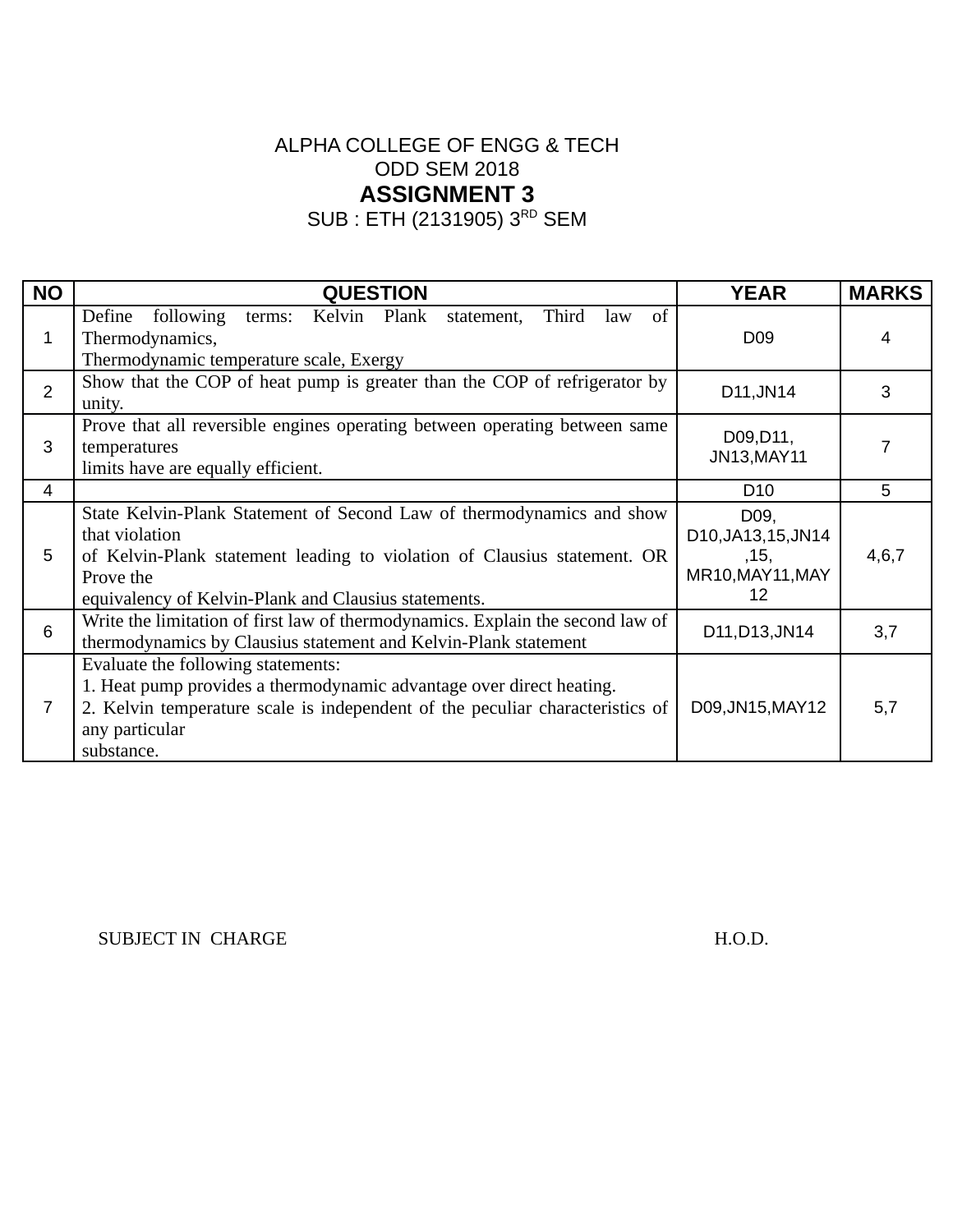SUB : ETH (2131905) 3<sup>RD</sup> SEM

| <b>NO</b>      | <b>QUESTION</b>                                                                                                                                                                                                                                                                                                                                                              | <b>YEAR</b>                         | <b>MARKS</b>   |
|----------------|------------------------------------------------------------------------------------------------------------------------------------------------------------------------------------------------------------------------------------------------------------------------------------------------------------------------------------------------------------------------------|-------------------------------------|----------------|
| $\mathbf{1}$   | Explain principle of increase of entropy for an isolated system. List the four<br>application of entropy principle.                                                                                                                                                                                                                                                          | D <sub>09</sub>                     | 4              |
| $\overline{2}$ | Prove that entropy is a property of system.                                                                                                                                                                                                                                                                                                                                  | D11, JN14                           | 3              |
| 3              | With usual notations prove that $\delta Q/T \leq 0$ .                                                                                                                                                                                                                                                                                                                        | D09, D11,<br>JN13, MAY11            | $\overline{7}$ |
| 4              | What do you mean by the term entropy? What are the characteristics of<br>entropy? How the principle of entropy is used to determine whether the<br>process path is reversible, irreversible or impossible.                                                                                                                                                                   | D <sub>10</sub>                     | 5              |
| 5              | A cool body at temperature $T1$ is brought in contact with high temperature<br>reservoir at temperature $T2$ . Body comes in equilibrium with reservoir at                                                                                                                                                                                                                   | D09,<br>D10, JA13, 15, JN14<br>,15, | 4,6,7          |
|                | constant pressure. Considering heat capacity of body as C, find entropy<br>change of universe                                                                                                                                                                                                                                                                                | MR10, MAY11, MAY<br>12              |                |
| 6              | Using second laws of thermodynamics check the following and also indicate<br>nature of cycle. (i) Heat engine receiving 1000 kJ of heat from a reservoir at<br>500 K and rejecting 700 kJ heat to a sink at 27°C.<br>(ii) Heat engine receiving 1000 kJ of heat from a reservoir at 500 K and<br>rejecting 600 kJ of heat to a sink at 27°C.                                 | D11, D13, JN14                      | 3,7            |
| $\overline{7}$ | Show that entropy of universe during mixing of flow fluid always increases.                                                                                                                                                                                                                                                                                                  | D09, JN15, MAY12                    | 5,7            |
| 8              | 1 kg of ice at 0° C is mixed with 12 kg of water at 27° C. Assuming the<br>surrounding temperature as 15°C, calculate the net increase in entropy and<br>unavailable energy when the system reaches common temperature : Given:<br>Specific heat of water = 4.18 kJ/kg K; specific heat of ice = 2.1 kJ/kg K and<br>enthalpy of fusion of ice (latent heat) = $333.5$ kJ/kg. | D11, D13, JN14                      | 7              |
| 9              | 5 kg of water at $0^0$ C is exposed to reservoir at $98^0$ C. Calculate the change of<br>entropy of water, reservoir and universe. Assume that specific heat of water is<br>4.187 KJ/Kg-K.                                                                                                                                                                                   | D09, JN15, MAY12                    | 7              |
| 10             | A lump of 800 kg of steel at 1250 K is to be cooled to 500 K. If it is desired to<br>use the steel lump as source of energy, calculate the available energy and<br>unavailable energy.                                                                                                                                                                                       | D11, D13, JN14                      | 4,6,7          |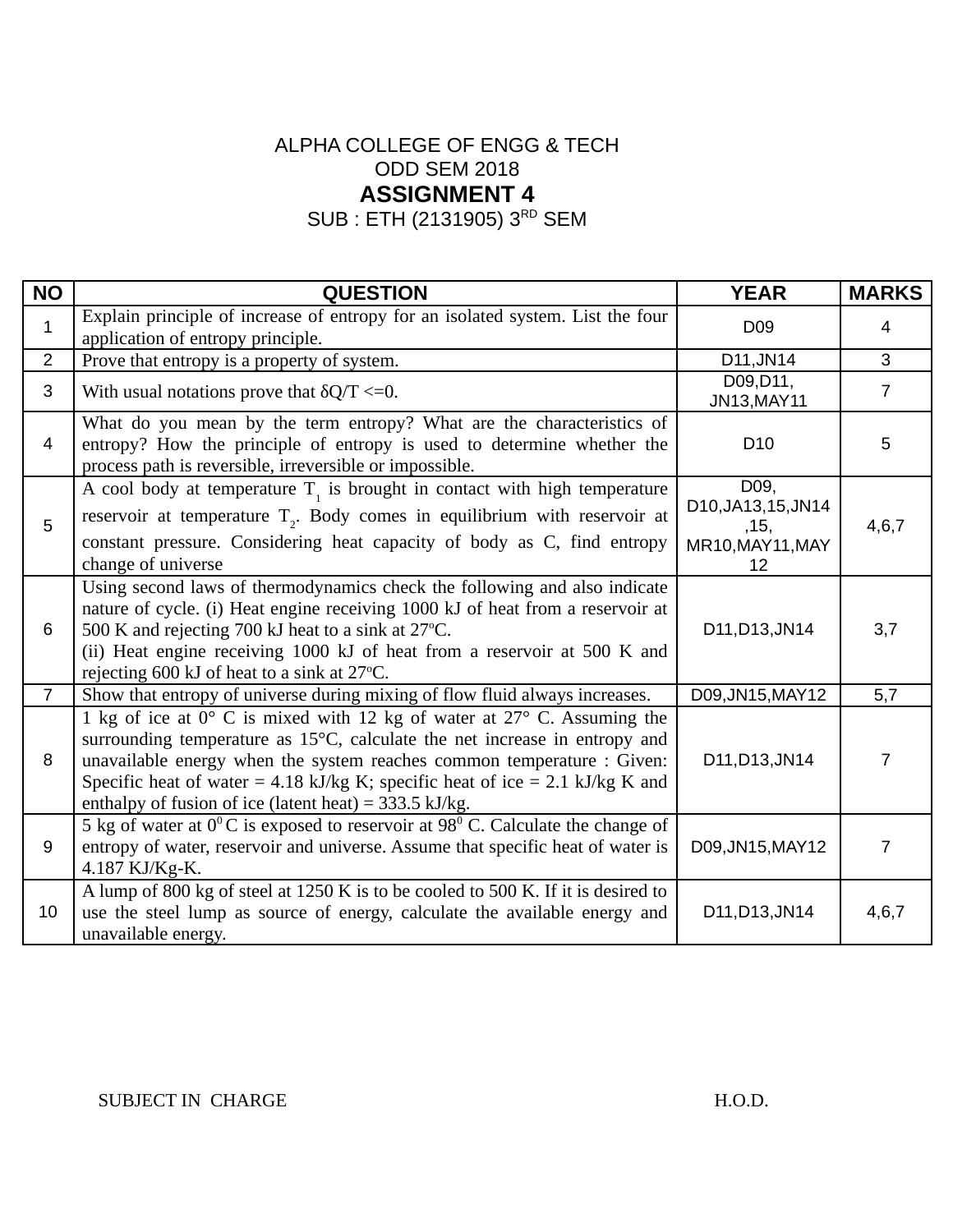SUB : ETH (2131905) 3<sup>RD</sup> SEM

| <b>NO</b>      | <b>QUESTION</b>                                                                                                                                                                                                                                                                                                                                                | <b>YEAR</b>                                                   | <b>MARKS</b> |
|----------------|----------------------------------------------------------------------------------------------------------------------------------------------------------------------------------------------------------------------------------------------------------------------------------------------------------------------------------------------------------------|---------------------------------------------------------------|--------------|
| $\mathbf{1}$   | What is irreversibility? State various types of irreversibilities and explain<br>them.                                                                                                                                                                                                                                                                         | D <sub>09</sub>                                               | 4            |
| $\overline{2}$ | Define following terms<br>(1) Availability (2) Dead State (3) High Graded Energy (4) unavailable energy<br>effectiveness (8) Elements of<br>(5) reversibility (6) irreversibility (7)<br>irreversibility<br>(9) Second law of efficiency (10) Availability function.                                                                                           | D11, JN14                                                     | 3            |
| 3              | Derive equation for exergy of finite heat capacity source at temperature T.<br>Also differentiate between available and unavailable energy. (or) Explain the<br>available energy referred to finite heat source.                                                                                                                                               | D09, D11,<br>JN13, MAY11                                      | 7            |
| $\overline{4}$ | Explain the concept of decrease in available energy when heat is transferred<br>through a finite temperature difference with the aid of T-S diagram. (or) The<br>same amount of heat loss at higher temperature is more harmful than that at a<br>lower temperature discuss.                                                                                   | D10                                                           | 5            |
| 5              | Define available and unavailable energy. With usual notations derive the<br>availability of a closed system (or) Derive the expression for Availability in a<br>closed system at a given state. Mention clearly the assumptions made (or)<br>Define "Availability". Also derive expression for availability in a non-flow<br>system.                           | D09,<br>D10, JA13, 15, JN14<br>,15,<br>MR10, MAY11, MAY<br>12 | 4, 6, 7      |
| $6\phantom{1}$ | What is dead state and why it is referred in the concept of availability?                                                                                                                                                                                                                                                                                      | D11, D13, JN14                                                | 3,7          |
| $\overline{7}$ | Two Kg of air at 500 KPa, 80°C expands adiabatically in a closed system until<br>its volume is doubled and its temperature becomes equal to that of<br>surrounding which is at 100 kPa, $5 \text{ °C}$ . For this process, determine (a)<br>maximum work, (b) Change in availability and irreversibility, for air take C v<br>=0.718 kJ/Kg K, R=0.287 kJ/Kg K. | D09, JN15, MAY12                                              | 5,7          |
| 8              | 5 kg of air at 550 K and 4 bar is enclosed in a closed system. (i) Determine the<br>availability of the system if the surrounding pressure and temperature are 1<br>bar and 290 K respectively. (ii) If the air is cooled at constant pressure to the<br>atmospheric temperature, determine the availability and effectiveness.                                | D11, D13, JN14                                                | 7            |
| 9              | 5 kg of water at 0 0 C is exposed to reservoir at 98 0 C. Calculate the change<br>of entropy of water, reservoir and universe. Assume that specific heat of water<br>is 4.187 KJ/Kg-K.                                                                                                                                                                         | D09, JN15, MAY12                                              | 7            |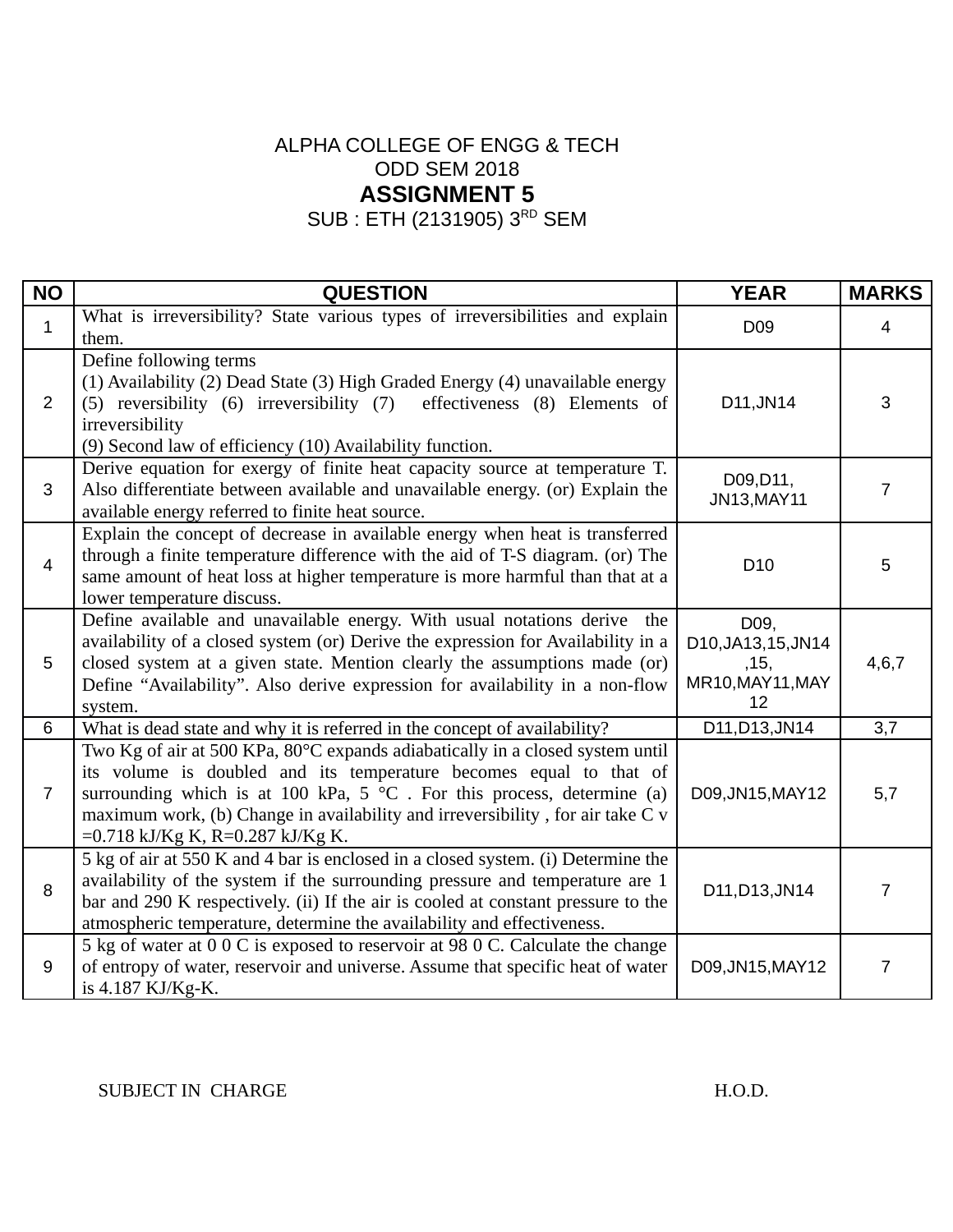SUB : ETH (2131905) 3<sup>RD</sup> SEM

| <b>NO</b>      | <b>QUESTION</b>                                                                                                                                                                                                                                                                                                                                    | <b>YEAR</b>                                                   | <b>MARKS</b>   |
|----------------|----------------------------------------------------------------------------------------------------------------------------------------------------------------------------------------------------------------------------------------------------------------------------------------------------------------------------------------------------|---------------------------------------------------------------|----------------|
| $\mathbf{1}$   | Explain Carnot vapor cycle .State and explain required modifications with<br>help of suitable diagrams to make the cycle feasible.                                                                                                                                                                                                                 | D <sub>09</sub>                                               | 4              |
| $\overline{2}$ | With help of T-s diagram, explain the variables effecting the efficiency of<br>Rankine cycle.                                                                                                                                                                                                                                                      | D11, JN14                                                     | 3              |
| 3              | State various methods to improve efficiency of Rankine cycle. With suitable<br>diagrams, explain any two of them.                                                                                                                                                                                                                                  | D09, D11,<br>JN13, MAY11                                      | $\overline{7}$ |
| $\overline{4}$ | Derive an expression for efficiency of Rankine cycle with single regenerator<br>with usual notation.                                                                                                                                                                                                                                               | D <sub>10</sub>                                               | 5              |
| 5              | Derive an expression for efficiency of Rankine cycle with reheat.                                                                                                                                                                                                                                                                                  | D09,<br>D10, JA13, 15, JN14<br>,15,<br>MR10, MAY11, MAY<br>12 | 4,6,7          |
| 6              | In a Rankine cycle, the steam at inlet to the turbine is saturated at pressure of<br>35bar and exhaust pressure is 0.2bar. Determine:<br>1) the pump work,<br>2) the turbine work,<br>3) the Rankine efficiency,<br>4) the quality of steam at the end of expansion.<br>Assume flow rate of 9.5kg/sec.<br>Note: use of moiler chart is prohibited. | D11, D13, JN14                                                | 3,7            |
| $\overline{7}$ | Dry and saturated steam at pressure of 10.5 bar is supplied to a turbine and<br>expanded isentropically to a pressure 0.075 bar. Calculate Thermal efficiency<br>of Rankine cycle.                                                                                                                                                                 | D09, JN15, MAY12                                              | 5,7            |
| 8              | A steam turbine of a power plant operating on ideal rankine cycle receives<br>steam at 20 bar, 300 $^{\circ}$ c at the rate of 3 Kg/s and it exhausts at 0.1 bar.<br>Determine the following<br>(1) Net power output<br>(2) Rankine cycle efficiency                                                                                               | D11, D13, JN14                                                | 7              |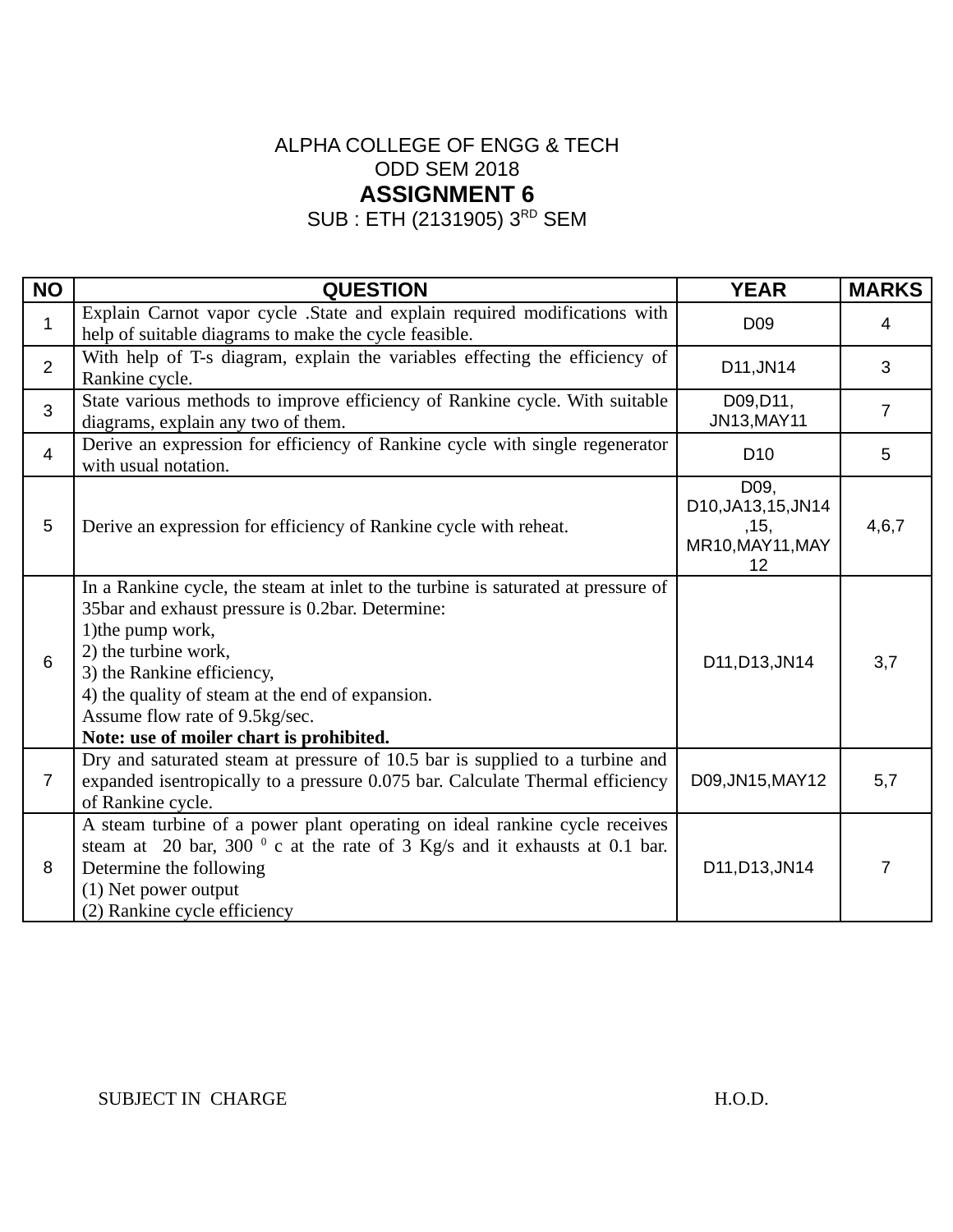SUB : ETH (2131905) 3<sup>RD</sup> SEM

| <b>NO</b>      | <b>QUESTION</b>                                                                                                                                                                                                                                                                                                                                                                            | <b>YEAR</b>                                                   | <b>MARKS</b>   |
|----------------|--------------------------------------------------------------------------------------------------------------------------------------------------------------------------------------------------------------------------------------------------------------------------------------------------------------------------------------------------------------------------------------------|---------------------------------------------------------------|----------------|
| $\mathbf{1}$   | What are the air standard assumptions? State various methods to improve<br>efficiency of Brayton cycle. With suitable diagrams, explain any one of them.                                                                                                                                                                                                                                   | D <sub>09</sub>                                               | 4              |
| $\overline{2}$ | How actual Brayton cycle differes from the theoretical cycle? Explain with<br>the help of T-S diagram.                                                                                                                                                                                                                                                                                     | D11, JN14                                                     | 3              |
| 3              | Compare Otto, diesel and dual cycles on basis of:<br>i)Equal compression ratio and heat input.<br>ii)Constant maximum pressure and heat input.<br>iii)Constant maximum pressure and output.<br>iv)Constant maximum pressure and temperature.                                                                                                                                               | D09, D11,<br>JN13, MAY11                                      | $\overline{7}$ |
| $\overline{4}$ | Draw the Diesel cycle on p -v and T-s diagram. Also derive expression for air<br>standard efficiency with usual notations for the cycle.                                                                                                                                                                                                                                                   | D <sub>10</sub>                                               | 5              |
| 5              | An ideal diesel engine has a diameter 150 mm and stroke 200 mm. The<br>clearance volume is 10% of the swept volume. Determine the<br>compression ratio and air standard efficiency of the engine if cut off<br>takes place at 6% of the stroke.                                                                                                                                            | D09,<br>D10, JA13, 15, JN14<br>,15,<br>MR10, MAY11, MAY<br>12 | 4,6,7          |
| 6              | In an I C Engine working with the Otto cycle, the cylinder diameter is 250mm<br>and a stroke is 375mm. If the clearance volume is 0.00263 m 3, and the initial<br>pressure and temperature are 1bar and 50 0 C, calculate the air standard<br>efficiency and mean effective pressure of the cycle. The maximum cycle<br>pressure is limited<br>to 25bar.                                   | D11, D13, JN14                                                | 3,7            |
| $\overline{7}$ | A closed cycle ideal gas turbine plant operates between temperature limits of<br>800°C and 30°C and produces a power of 100 kW. The plant is designed such<br>that there is no need for a regenerator. A fuel of calorific 45000 kJ/kg is used.<br>Calculate the mass flow rate of air through the plant and rate of fuel<br>consumption.<br>Assume c $p = 1$ kJ/kg K and $\gamma = 1.4$ . | D09, JN15, MAY12                                              | 5,7            |
| 8              | An engine operating on diesel cycle has maximum pressure and temperature<br>of 45 bar and 1500°C. Pressure and temperature at the beginning of<br>compression are 1 bar and 27°C. Determine air standard efficiency of the<br>cycle. Take $y = 1.4$ for air.                                                                                                                               | D11, D13, JN14                                                | 7              |